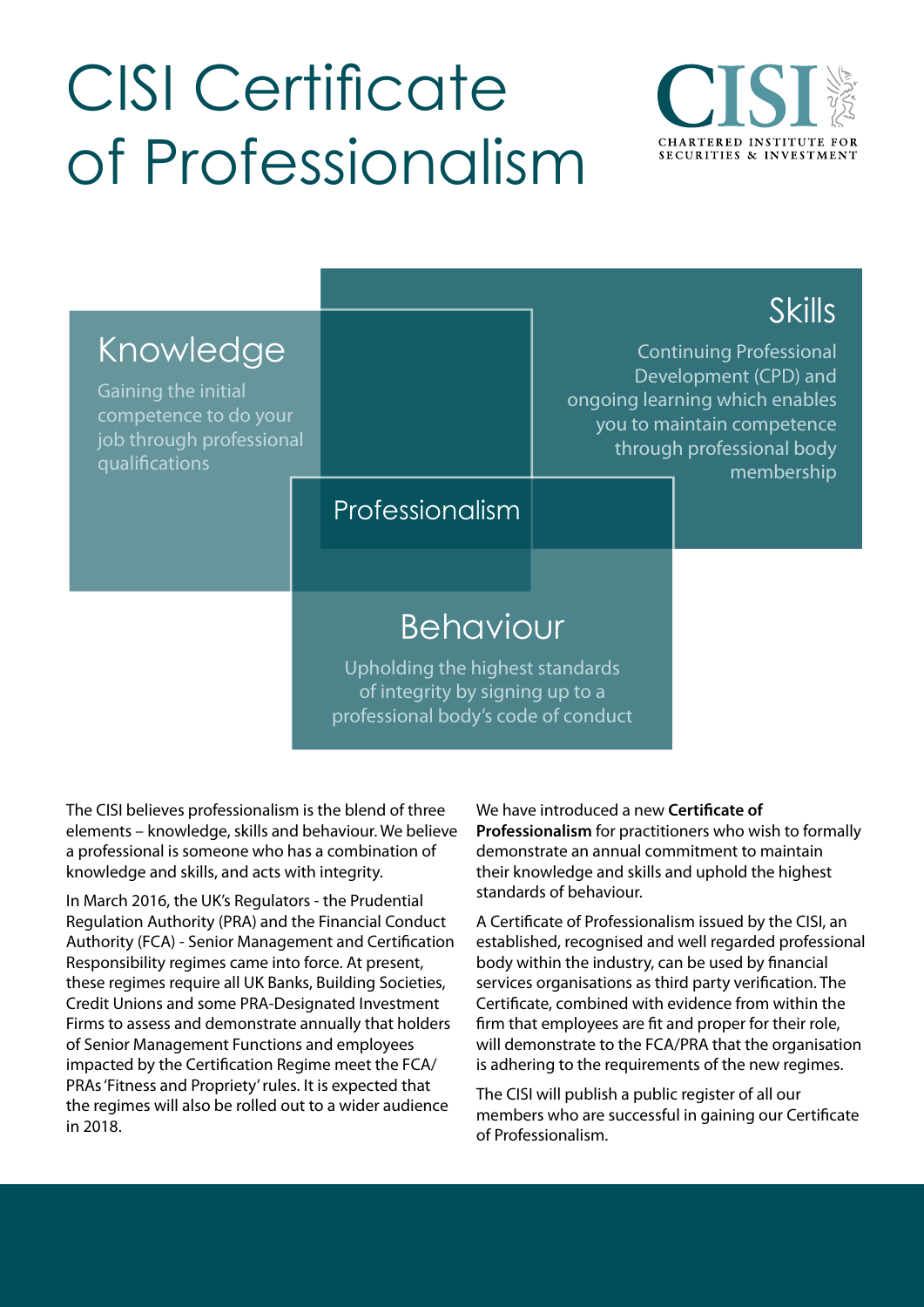### Knowledge

Hold at least a QCF level 3 qualification as recognised by the CISI (eq. Investment Operations Certificate (IOC), Investment Advice Diploma (IAD) or Capital Markets Programme). View full list of appropriate qualifications at cisi.org/professionalism

A 'Certificate By Experience' route is available for professionals with a minimum of 15 years' work experience. The criteria for this route is made up of a combination of seniority, experience and relevant professional qualifications and all applications are assessed on a points system with each application ratified by the CISI Membership Committee. Find out more at cisi.org/professionalism

Practitioners who wish to obtain a Certificate of Professionalism but do not hold an appropriate qualification and are not eligible for the 'application by experience' route, must first obtain a qualification such as the CISI's Level 3 Risk in Financial Services or equivalent before applying for a Certificate.

## **Skills**

1

Complete at least 35 hours of CPD relevant to their job role within a 12 month period. At least 21 hours should be Structured CPD and five hours of the 21 structured hours must consist of CPD related to regulation, risk, integrity and ethics.

The five hours may include, but are not limited to, completing and passing the CISI's Integrity Matters challenge and/or the CISI's Professional Refresher modules - Integrity and Ethics, Speak Up, Conduct Risk, Conduct Rules, Banking Standards, Financial Crime, UK Bribery Act, Conflicts of Interest and Regulation and Ethics.

On initial application for the Certificate, applicants must complete a self-assessment form which demonstrates that they have completed at least 35 hours of CPD relevant to their job role over the past 12 months. This self-assessment form must be verified by the applicant's employer prior to the application being submitted to the CISI. CPD submitted must be completed and dated within three months prior to the start date of the Certificate.

#### Behaviour

Become a member of the CISI, sign up and adhere to our Code of Conduct, agree to uphold the highest standards of behaviour and pass IntegrityMatters, our online integrity test.

#### Cost

3

A CISI Certificate of Professionalism costs £25 (VAT exempt). This fee is due on initial application for a Certificate and for each subsequent annual renewal.

#### How to apply

Visit cisi.org/professionalism to download an application form or contact the CISI Customer Support Centre on +44 20 7645 0777 or professionalism@cisi.org for further information.

#### Annual Renewal requirements

Certificate holders must apply to renew their Certificate annually and reaffirm that they have met the following criteria:

- $\checkmark$  they have completed at least 35 hours of CPD relevant to their job role over the past 12 months and at least 21 of these hours must consist of structured CPD, and five of these 21 hours must consist of CPD related to regulation, risk, integrity and ethics;
- they confirm their commitment to the CISI's Code of Conduct and agree to uphold the highest standards of behaviour at all times.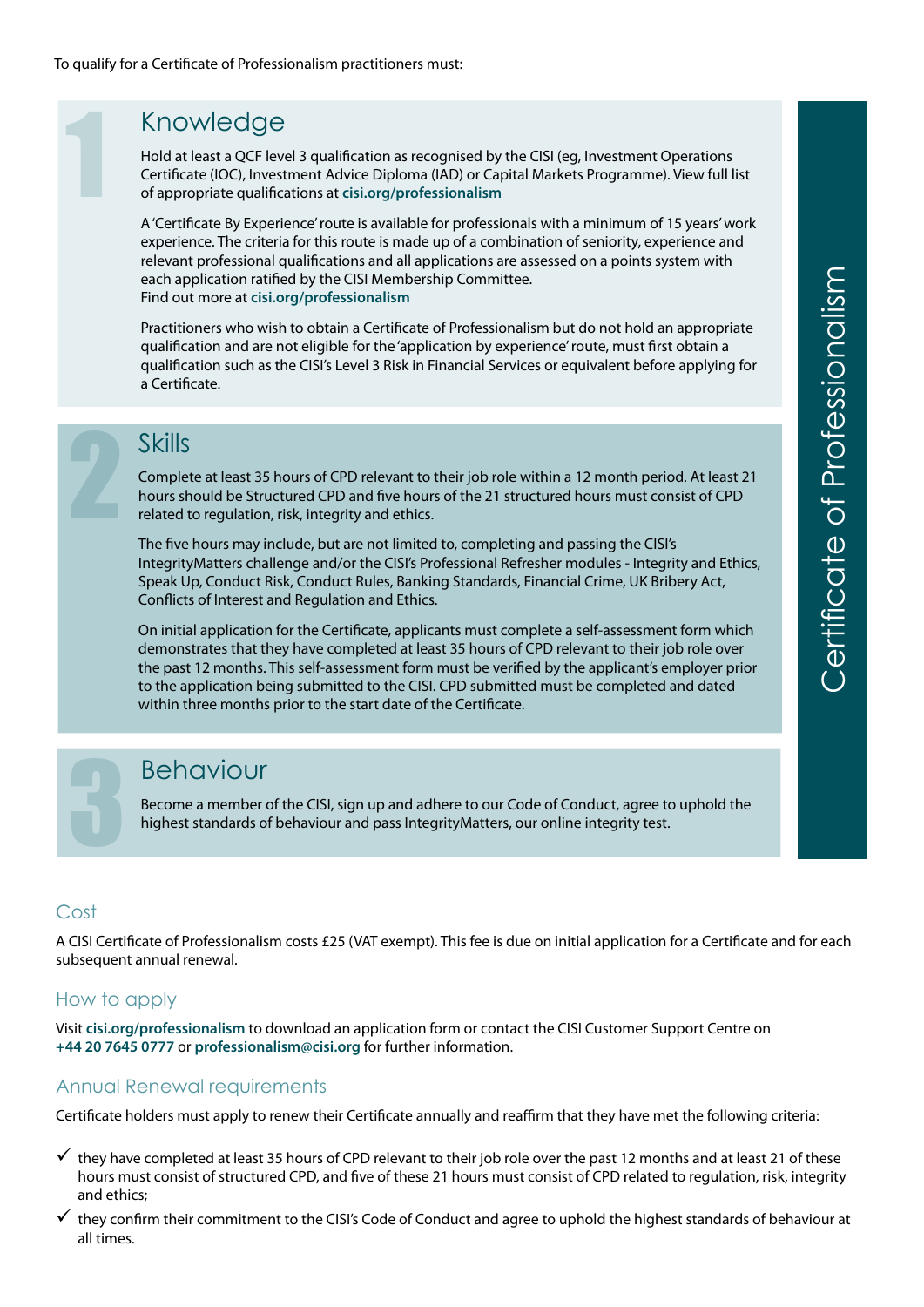## Am I affected by the Senior Managers Regime and/or Certification Regime?



## visit cisi.org/professionalism